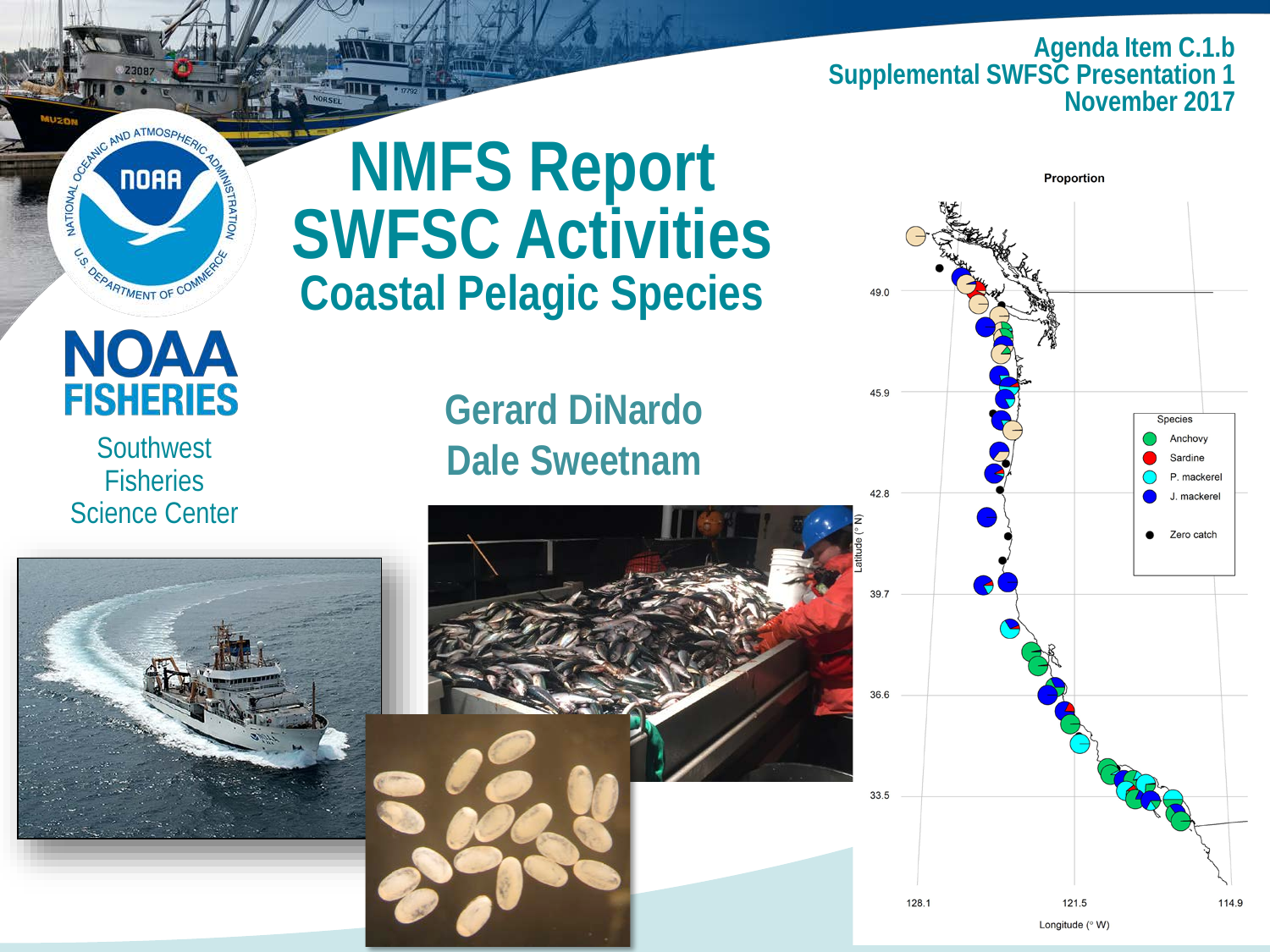# **Presentation Outline**

- **1. Research Survey Updates**
	- **2017 Surveys**
	- **2018 Surveys**
- **2. Meeting & Stock Assessment Schedules**
- **3. Cooperative Research**



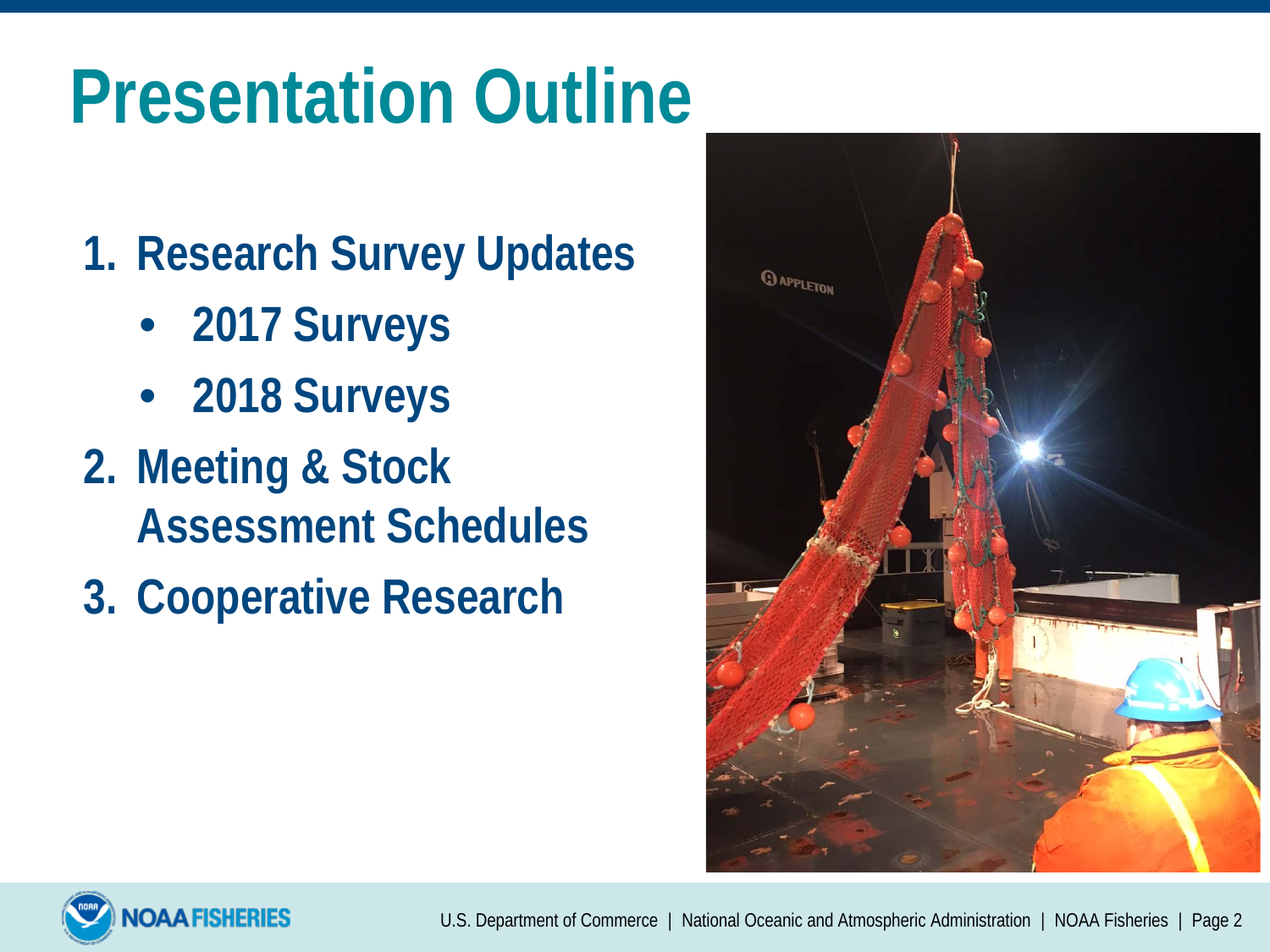## **Research Survey Update – 2017**

- **2017 Spring ATM CCES & CalCOFI surveys samples processed; abundance estimation proceeding**
- **2017 Summer ATM CCES survey samples being processed**  $\rightarrow$ **abundance & distribution estimation**
- **2017 Fall CalCOFI survey: Nov. 9-24**

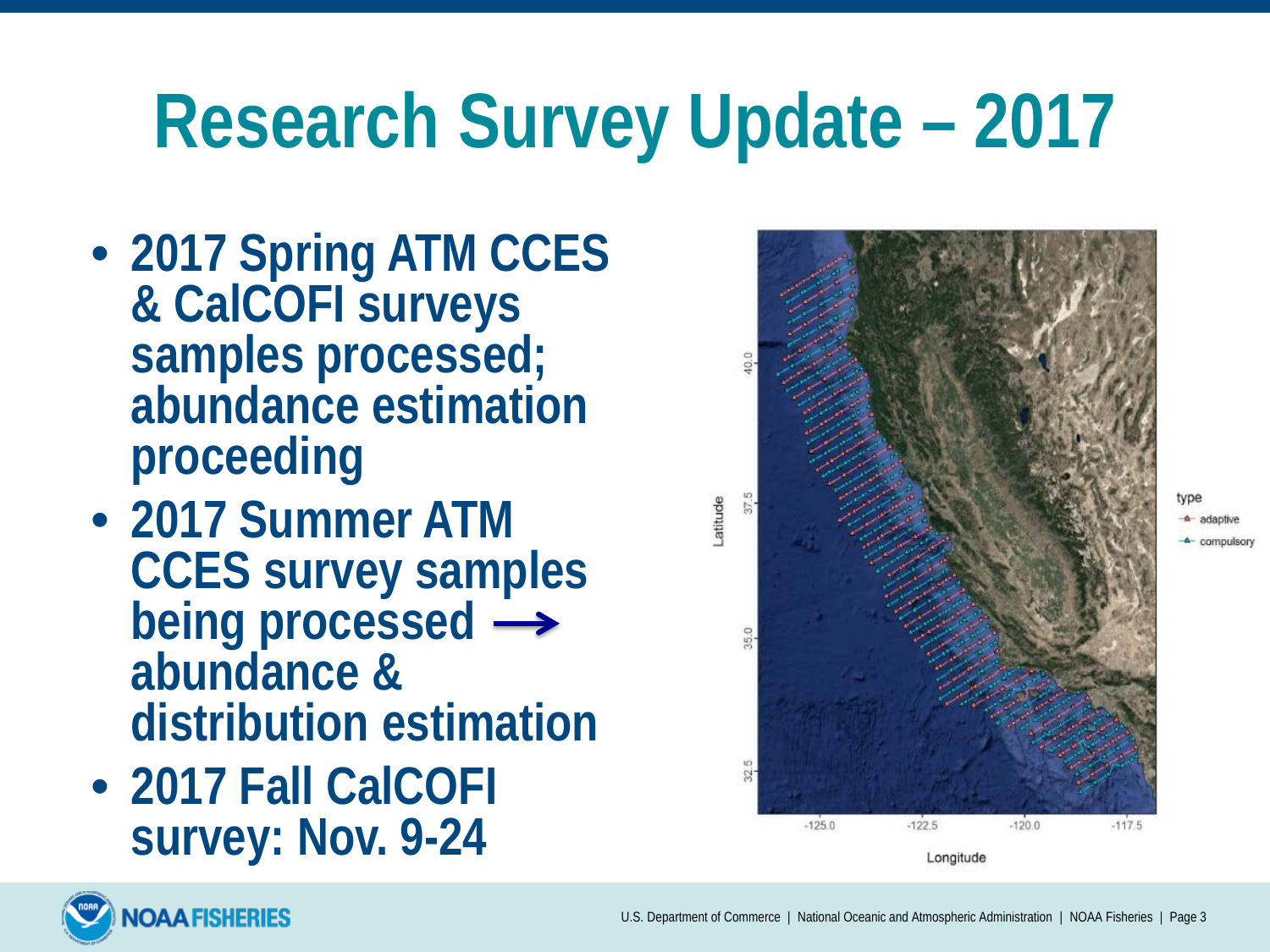# **Future Research Surveys – 2018**

- **2018 Winter CalCOFI survey: Jan. 10 - Feb. 1- FSV Rueben Lasker drydock for several months**
- **2018 Spring CalCOFI survey: April 4- 26 – FSV Shimada**
- **2018 Spring ATM CCES survey cancelled (Lasker drydock)**
- **2018 Summer CalCOFI survey: June 9-24 - RV Sally Ride**
- **2018 Summer ATM CCES survey: June 26-Sept. 23 (80 days) – FSV Rueben Lasker Joint CPS Acoustic Trawl Survey & West Coast EEZ Cetacean survey**



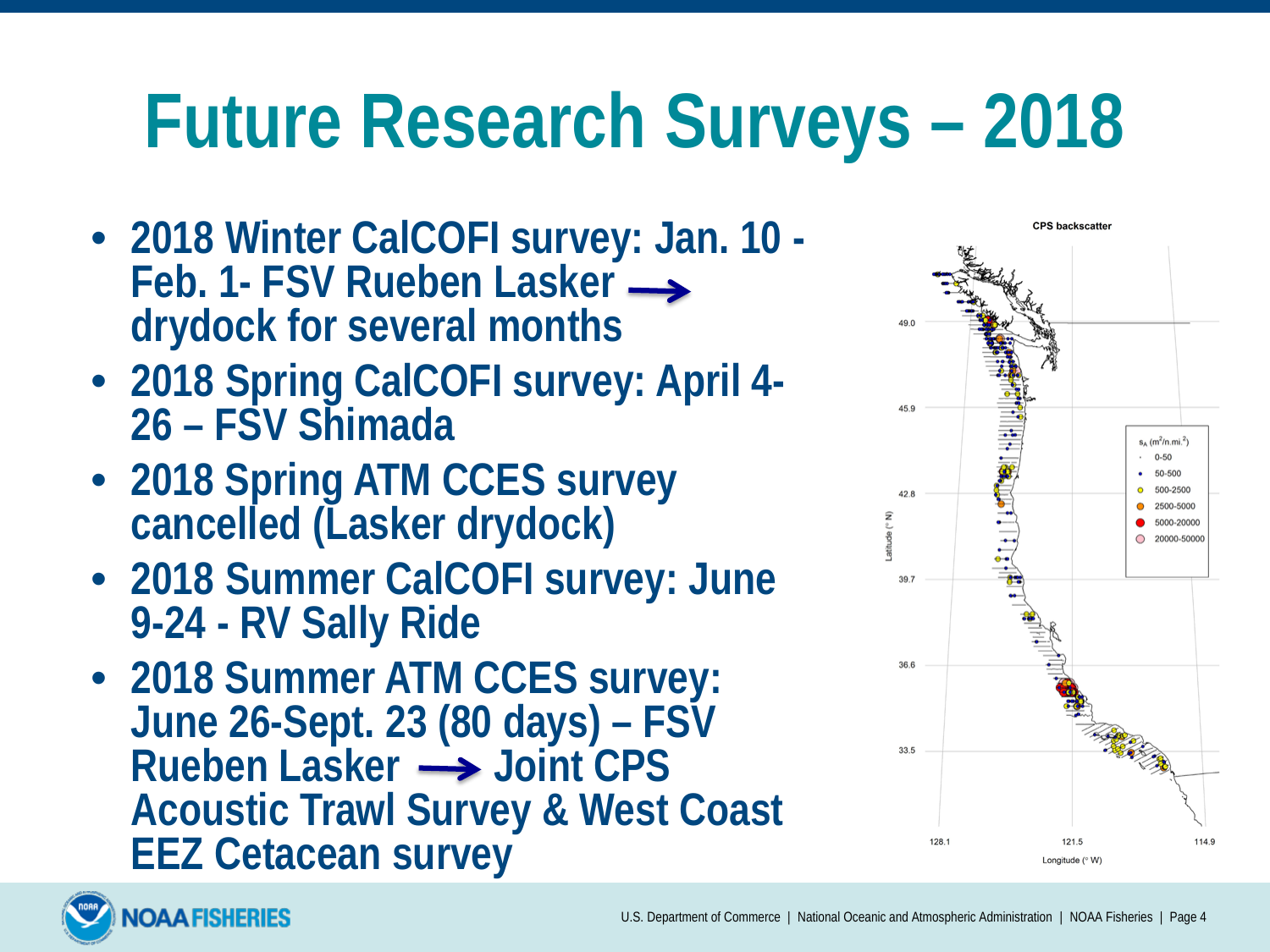## **Upcoming Meetings & Stock Assessment Schedule**

- **2017 CalCOFI Conference: December 4-6, 2017 - SIO, La Jolla, CA**
- **18th Annual Trinational Sardine and and Small Pelagic Forum: December 7-8, 2017 – SWFSC, La Jolla, CA**
- **IMECOCAL 20th Anniversary Meeting: December 11-13, 2017 – Ensenada, Mexico (S. McClatchie & K. Hill)**
- **ATM Review: January 30 - February 2, 2018 – SWFSC, La Jolla, CA**
- **Sardine assessment update – Feb. 2018**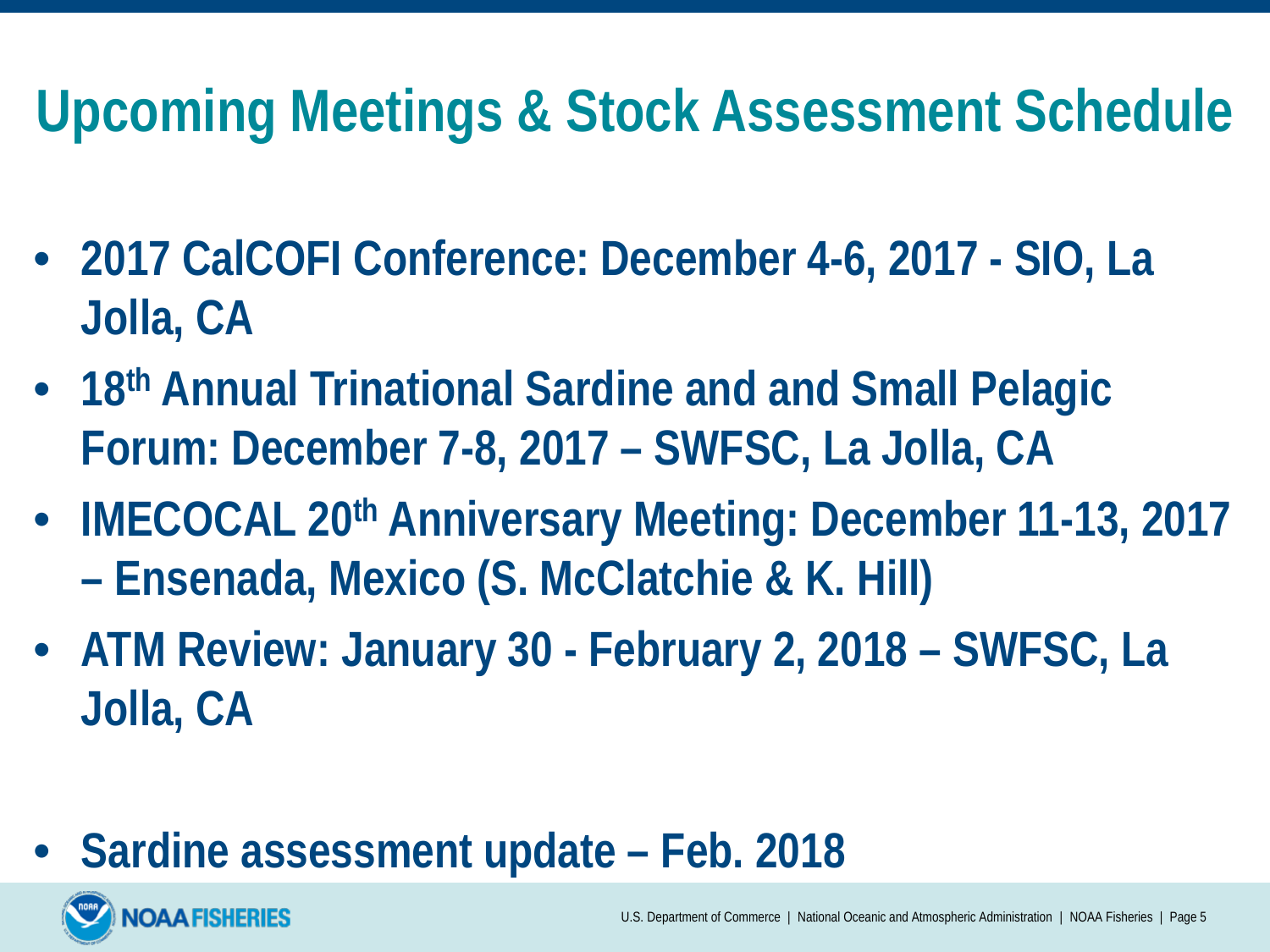## **Cooperative Research**

- **SWFSC supports two EFPs submitted by industry**
	- **Pacific Sardine STAR Panel Review**
	- **Aerial Survey Methodology Review**
- **SWFSC commends industry for being proactive**